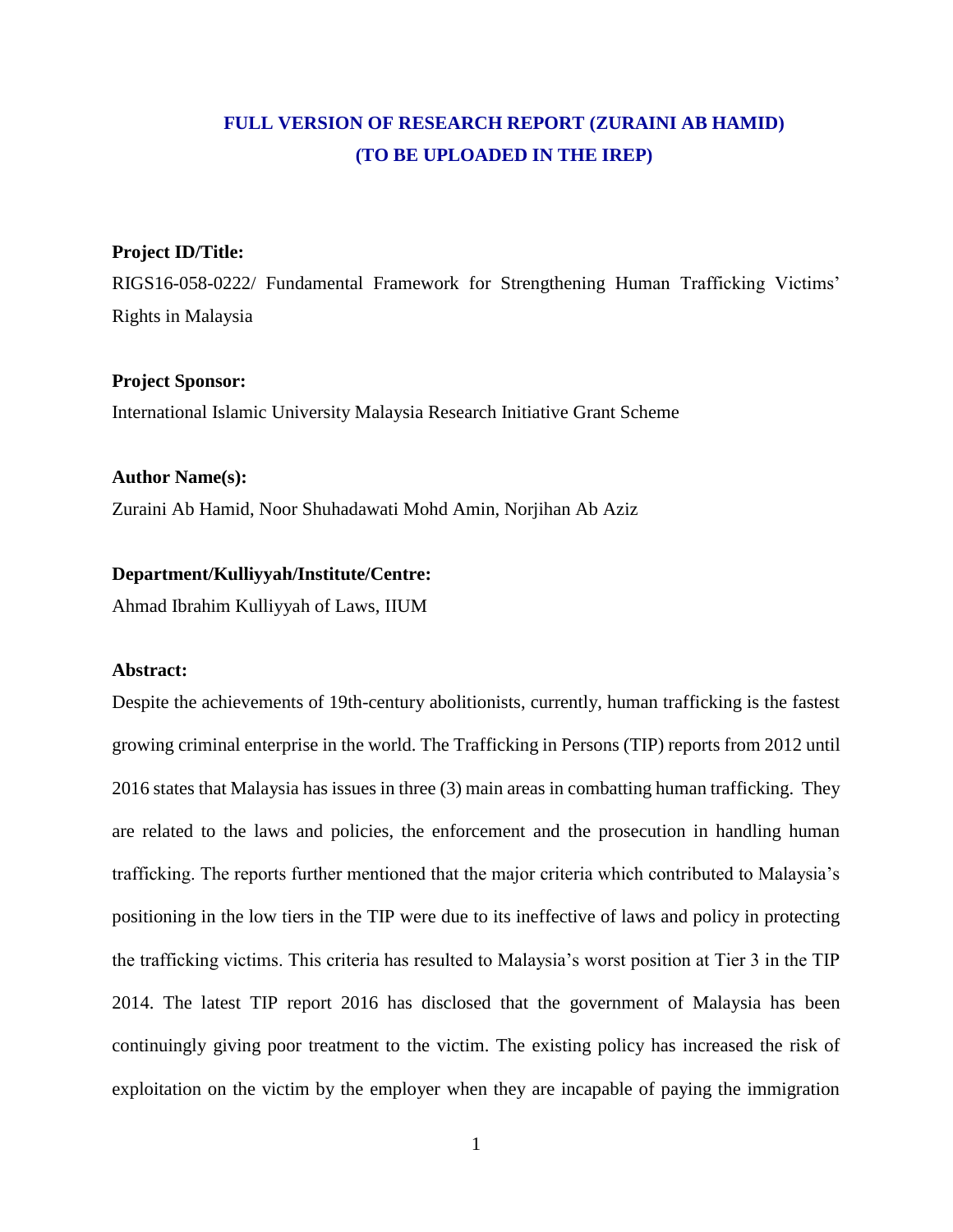fees. Refugees in Malaysia also have lack of formal status or the ability to obtain work permits under the Malaysian law, making them vulnerable to trafficking. Many have incurred large smuggling debts where the traffickers used as a subject of debt bondage to some refugees. It is clear that Part V of the ATIPSOM 2007 provides protection for trafficking victims, but its adequacy in protecting the victims is still in doubt. Instead of having extensive efforts, comprehensive laws and a group of enforcement bodies in Malaysia, the fight against human trafficking is a never ending battle. In this study it is found that there are many efforts should be taken by the government of Malaysia in order to improve its legal, policies and institutional frameworks that promote and protect the rights of human trafficking victims.

**Key words:** Human Trafficking Victim, Malaysia, International law, Human Rights

#### **Introduction/Background:**

Despite the adoption of international legal frameworks and enacting domestic legislations by Malaysian government to protect human trafficking victims, there are several issues and problems ahead. Although their implementation claimed to be comprehensive, there are still doubt on its adequacy to keep up with the latest development of human trafficking. According to the TIP reports from 2011 to 2016, Malaysian government has not effectively investigated and prosecuted human trafficking cases, misidentified the trafficking cases as other criminal violation, are not experienced in anti-trafficking procedures, do not have any standard operational procedure in handling the issue, misconduct and irresponsible to the victims. This problems will lead towards continuous problems suffered by human trafficking victims in Malaysia where improper laws, policies and institutional frameworks fail to address those concerns. The main objective is to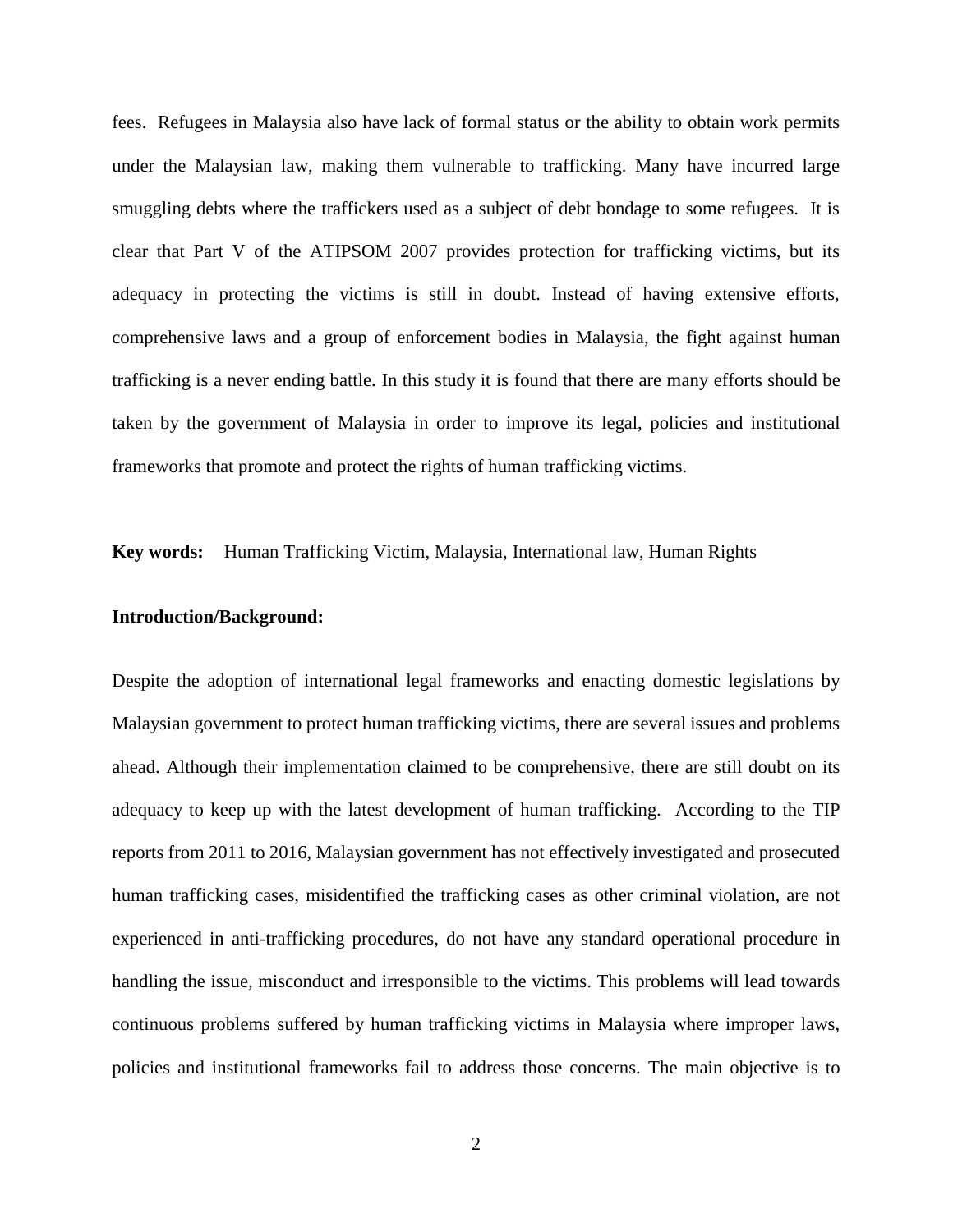propose a comprehensive legal framework and efforts governing human trafficking victims in Malaysia. Thus experience from selected jurisdiction like Australia is necessary since the country has maintained its position at Tier 1 in TIP report since 2004 until now. The outcome of this research will be on the improvement of legal, policies and institutional frameworks that promote and protect the rights of human trafficking victim in Malaysia

### **Objectives:**

- i) To investigate the laws, policies and institutional framework from international jurisdiction that suit Malaysia in protecting and fulfilling the rights of human trafficking victims.
- ii) To construct suitable legal, policies and institutional framework in protecting the rights of human trafficking victims in Malaysia.

#### **Methodology:**

This research will employ doctrinal type of research where the analysis of laws, policies and institutional framework through primary and secondary legal and non-legal documents. Besides, qualitative research such as semi-structured interview will be used in this research.

#### **Findings:**

1) Anti-Trafficking in Persons and Anti-Smuggling of Migrants Act 2007 (ATIPSOM 2007) is the principle Act that provides protection for trafficking victims. The issue of human trafficking victim and protection also is supported by other (12) supplemented Acts in Malaysia including Federal Constitution of Malaysia, Immigration Act 1959/63 [Act 155], Customs Act 1967 [Act 235], Evidence Act 1950 [Act 56].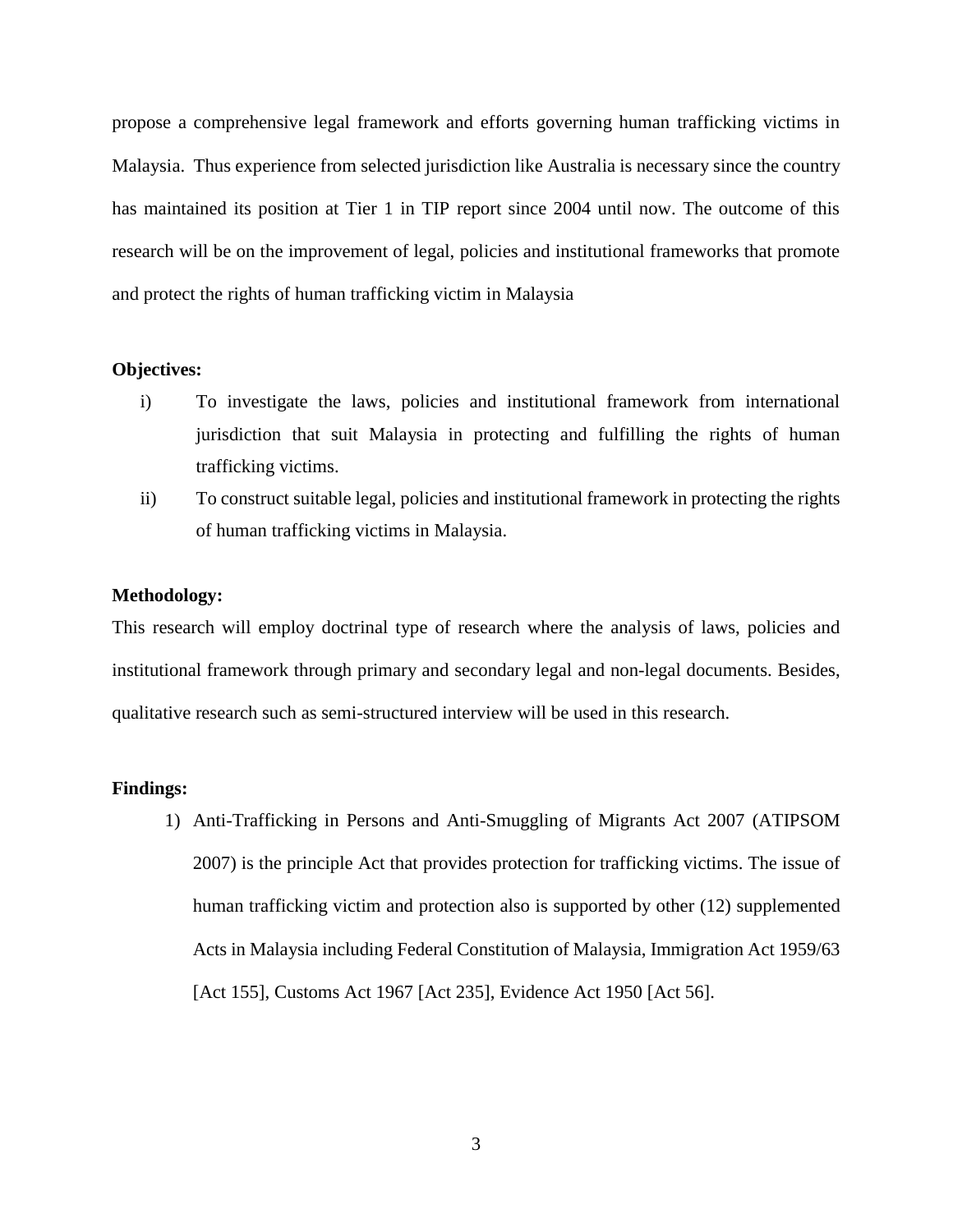2) Malaysia should not focus entirely on prevention laws, but attention also must be given to the protection of trafficking victims. Malaysia should comply with the domestic laws and "3P" paradigm which is outlined by Protocol to Prevent, Suppress and Punish Trafficking in Persons, Especially Women and Children, Supplementing the UN Convention against Transnational Organised Crime 2001 (UN TIP Protocol).

# **Conclusion:**

Malaysia's diligent efforts is proven when addressing the crime by proclaiming the ATIPSOM 2007 as the principle written law, supplemented by other Acts. Though, a good legal framework is insufficient without strong coordination among the stakeholders. The protection can be successfully given to the trafficking victims if there is mutual cooperation between the state government, enforcement bodies and non-governmental organizations. Malaysia should not focus entirely on prevention laws, but attention also must be given to the protection of trafficking victims because it is one of the reasons that contribute to Malaysia's failure to be in Tier 1 of Trafficking in Persons report.

# **Output:**

- **i) Articles published by the international journal, indexed under Google Scholar and counted in MyRA and recognized by RMC.**
	- **a)** Zuraini Ab Hamid, Noor Shuhadawati Mohamad Amin, Norjihan Ab Aziz (2017). The challenges faced by the enforcement bodies in Malaysia on human trafficking. International E-Journal of Advances in Social Sciences, 7 (3). pp. 146-151.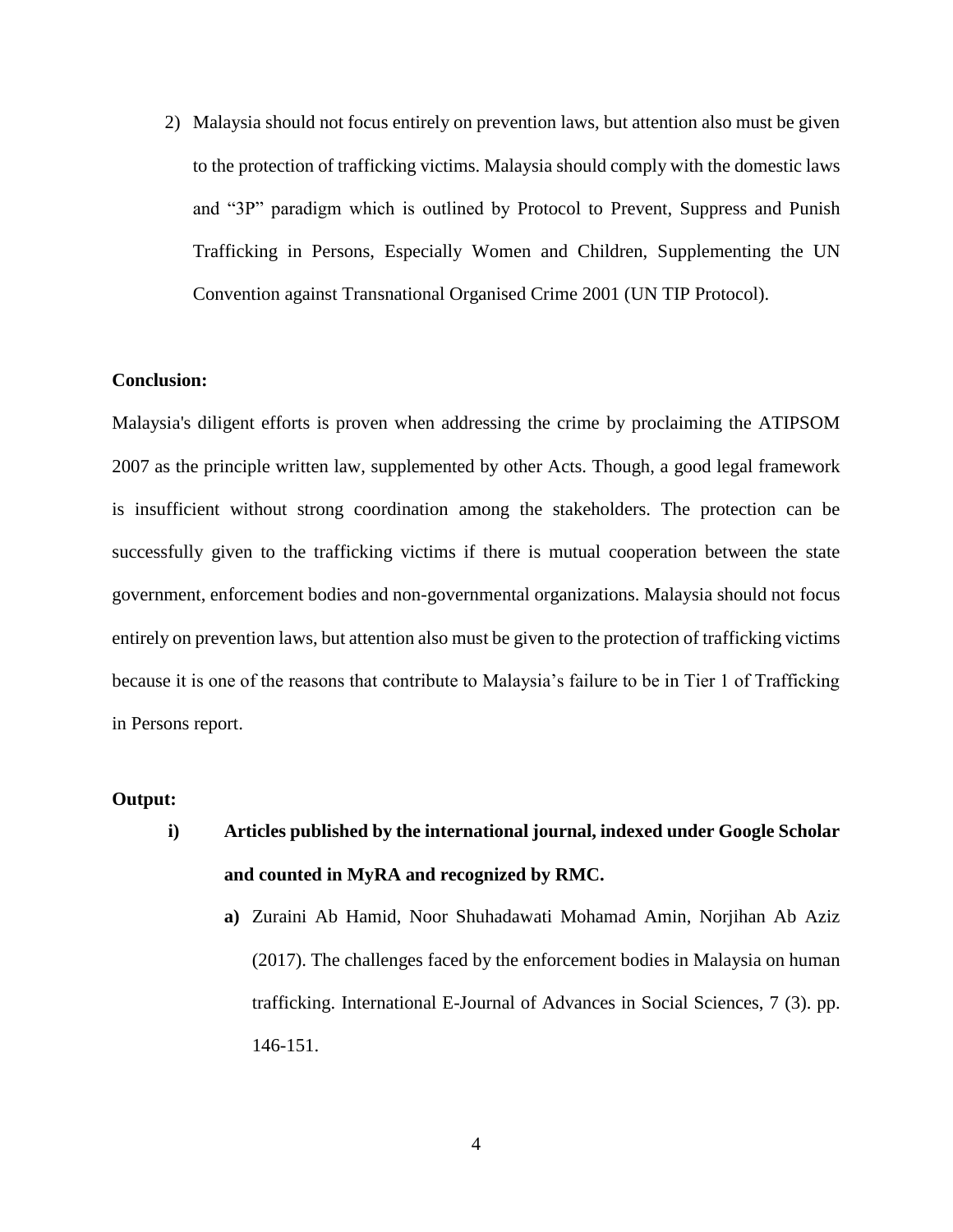**b)** Zuraini Ab Hamid, Norjihan Ab Aziz, Noor Shuhadawati Mohamad Amin (2017). The effectiveness of trafficking in persons report in combatting human trafficking. International E-Journal of Advances in Social Sciences, 3 (7). pp. 293-299.

# **ii) Articles published by refereed journal/ non-indexed**

- a) Zuraini Ab Hamid (2016). The effectiveness of anti-human trafficking laws in Malaysia: with reference to Australia. Malayan Law Journal, 6. pp. 1-6.
- b) Khairil Azmin Mokhtar, Zuraini Ab Hamid (2016). Incorporating the United Nations protocol on trafficking in persons in the Malaysian legal framework. IIUM Law Journal, 24 (2). , pp. 377-396. ISSN 0128-2530

#### **iii) Seminar Paper (ISI Conference Proceedings Citation Index)**

- a) Zuraini Ab Hamid, Noor Shuhadawati Mohamad Amin, Norjihan Ab Aziz (2017). The challenges faced by the enforcement bodies in Malaysia on human trafficking. International Conference on Education and Social Sciences (Istanbul, Turki), **ISBN:** 978-605-64453-9-2
- b) Zuraini Ab Hamid, Norjihan Ab Aziz, Noor Shuhadawati Mohamad Amin (2017). The effectiveness of trafficking in persons report in combatting human trafficking. International Conference on Education and Social Sciences (Istanbul, Turki), **ISBN:** 978-605-64453-9-2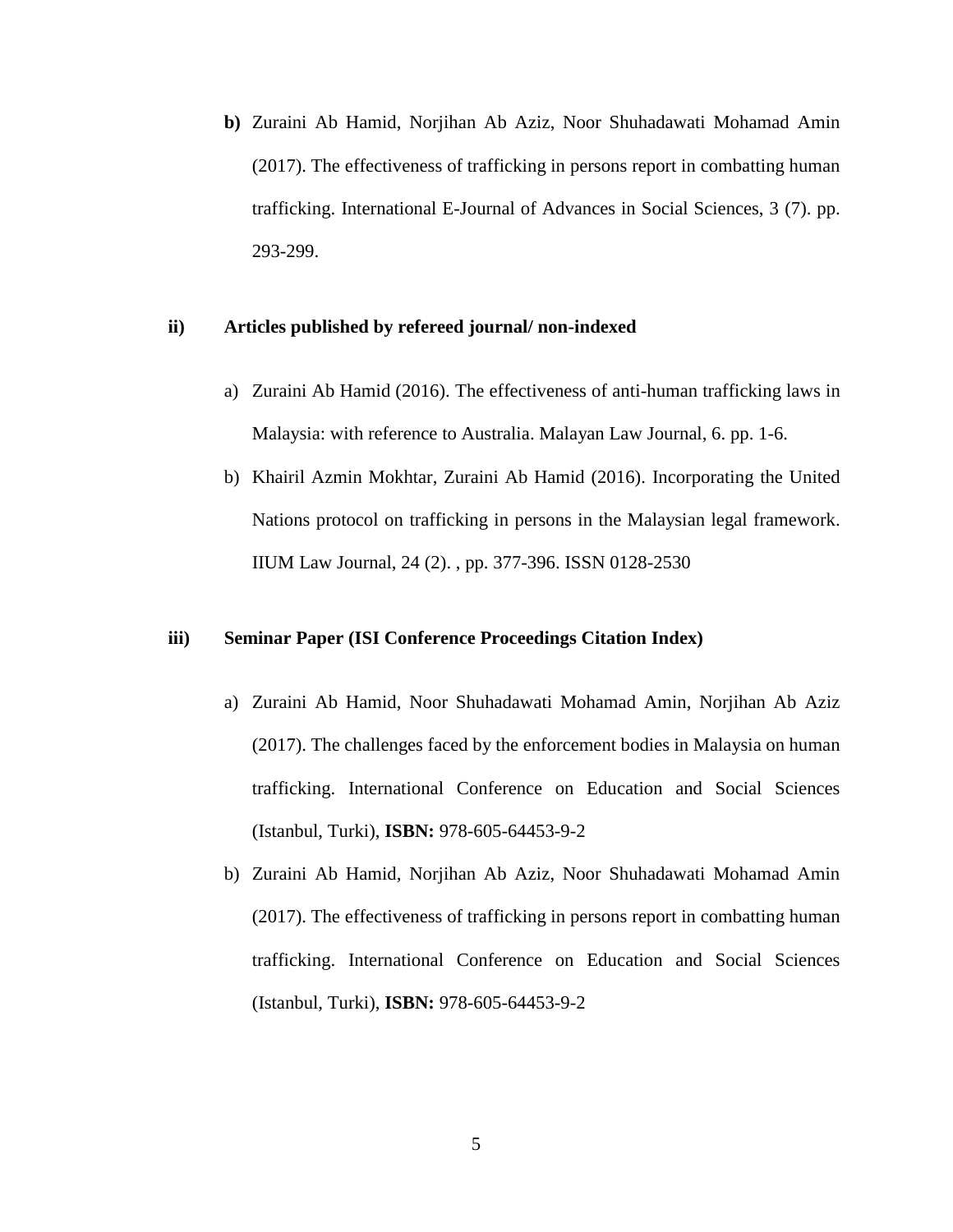# **References:**

- i) Adriana binti Abu. (2011, September). Pelaksanaan kewajipan malaysia dalam undangundang antarabangsa berkenaan anti pemerdagangan orang dan anti penyeludupan migran. Paper presented at Kursus Antipemerdagangan Orang Dan Antipenyeludupan Migran Bil. 2/2011
- ii) Alex Hutton. (2010, August). People smuggling and trafficking laws in Australia. Paper presented at Malaysia-Australia Workshop on Prosecuting People Smuggling and Trafficking organized by Malaysia and Australia, Kuala Lumpur.
- iii) Alice Huling, "Domestic Workers in Malaysia: Hidden Victims of Abuse and Forced Labor", New York University Journal of International Law & Politics, vol. 44, (2012): 629-679.
- iv) James E. Harf and Mark Owen Lombardi, Taking Sides: Clashing Views on Global Issues (McGraw-Hill, 5th edn., 2009).
- v) Jonathan Todres, "Taking Prevention Seriously: Developing a Comprehensive Response to Child Trafficking and Sexual Exploitation", Vanderbilt Journal of Transnational Law, vol. 43, no. 1 (2010): 1-56.
- vi) Kevin Leong, "Trafficking in human being for sexual purposes: Sweden's antitrafficking regime and the lessons for Australia", in Sex Trafficking, Human Rights and Social Justice, edited by Tiantian Zheng, (London: Routledge, 2010), 116-131.
- vii) Khairil Azmin Mokhtar & Zuraini Ab Hamid. (December 2014). Human trafficking from Shari'ah perspective. Journal of Islamic Law Review, Vol. 10, No. 2, 263-284.
- viii) Louise Shelley, "Human security and human trafficking" in Human Trafficking and Human Security, edited by Anna Jonsson, (London: Routledge Taylor & Francis Group, 2007), 10-23.
- ix) Prof Christopher Gregory Weeramantry, "Does International Law Matter?", Malayan Law Journal Articles, vol. 2, no. 58 (1993): 347-348.
- x) Protocol to Prevent, Suppress and Punish Trafficking in Persons, Especially Woman and Children, Supplementing the United Nations Convention Against Transnational Organised Crime, 2001 (Supplement No. 49 (A/45/49)).